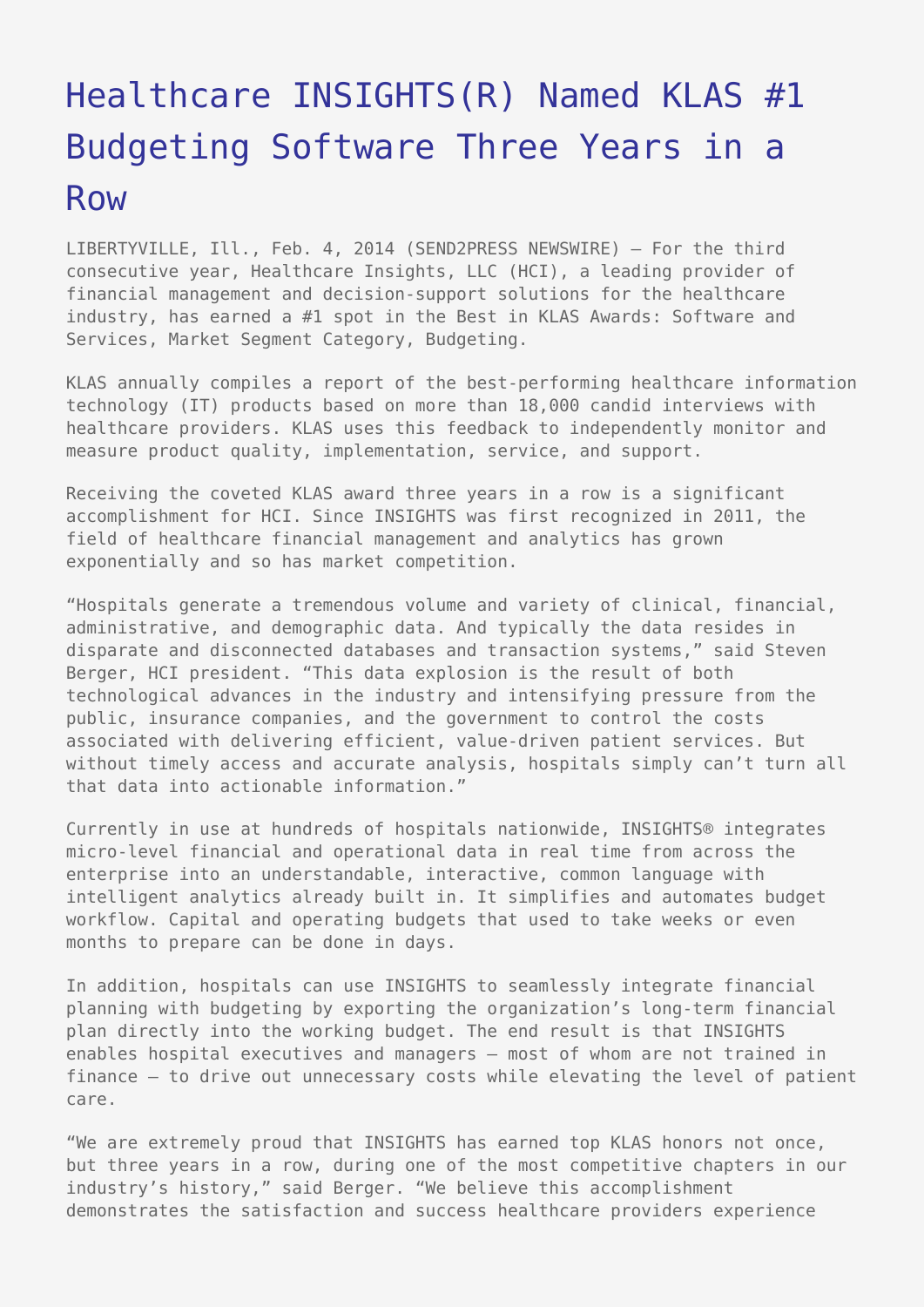with INSIGHTS and confirms our commitment to providing superior functionality with industry-leading customer training and support."

## **About KLAS:**

KLAS is a research firm that annually surveys managers and executives at more than 4,500 hospitals and 3,000+ doctor's offices and clinics nationwide and gathers data on software, services, and infrastructure systems. KLAS measures and ranks the performance of products and vendors and delivers timely reports, trends, and statistical overviews. For more information, go to [http://www.KLASresearch.com/.](http://www.KLASresearch.com/)

## **About Healthcare Insights, LLC:**

Healthcare Insights, LLC provides intelligent decision support and management accountability software for the healthcare industry, as well as educational training and business application consulting services. The company's proprietary technology, INSIGHTS, allows small to large healthcare organizations to easily define, establish, and monitor financial and nonfinancial goals. Corporate headquarters are located in Libertyville, Illinois.

Healthcare Insights is accessible via the Internet at [http://www.hcillc.com/.](http://www.hcillc.com/)

**For Additional Information:** Steven Berger, President Healthcare Insights LLC Tel: 847-772-9200

\* Video: http://youtu.be/jVK7f8\_tMQw .

\* PHOTO 300dpi for media: Send2Press.com/wire/images/14-0204 berger\_300dpi.jpg . \* Photo Caption: Steven Berger, President, Healthcare Insights, LLC.

News issued by: Healthcare Insights LLC